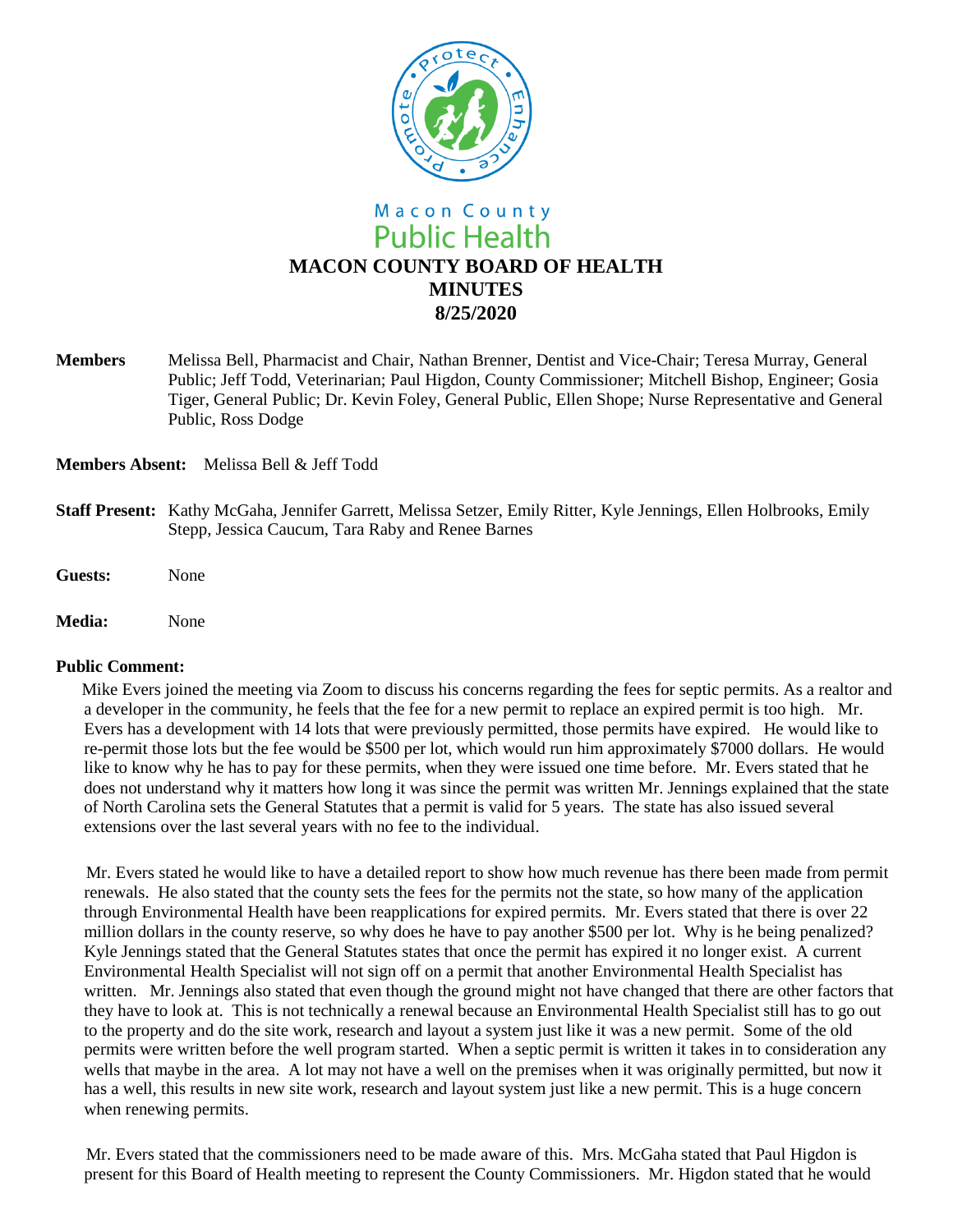bring up this issue at the next County Commissioners meeting and invited Mr. Evers to attend. Mr. Higdon stated that he has been trying to get the fees reduced or done away with for years. Mr. Evers stated that the Board of Health and the Health Department need to look at the fees that Macon County is on a growth spurt and this would effect it.

- **Call to Order:** Meeting was called to order at 6:17 p.m. by Nathan Brenner.
- **Welcome/Intro:** Mrs. McGaha introduced new employees: Renee Barnes, school nurse; Jessica Caucum, Phlebotomist; Emily Stepp, Environmental Health; Ellen Holbrooks, Animal Services

#### **Approve Agenda:**

 Teresa Murray made a motion to approve the agenda with the motion to move the Child Fatality Report presentation to the September Board meeting. Dr. Kevin Foley seconded the motion. Motion passed unanimously.

### **Presentations:**

### **A. Flu Season Plan - Jennifer Garrett, Nursing Director**

The flu plan will be a little different this year it will be a drive thru clinic in the back of our building. We have already started vaccinating our staff, when we receive more vaccine we will start vaccinating the public. Our first order of vaccine we received was short so not all of staff was vaccinated. We have been informed that we will be getting more flu vaccine this year because they do not want individuals getting COVID and the flu at the same time. MCPH will be holding a clinic in Highlands and one here at the HD since we already have the tent set up. We hope to start holding flu vaccine clinics in early September. Plans have not been completed due to COVID. MCPH will be getting the regular and the high dose; it will be the regular quad that we normally get.

## **B. Child Fatality moved to September Board Meeting**

#### **C. Strategic Plan Update – Emily Ritter**

#### **Overview of MCPH 2020 Strategic Plan:**

In 2019, we conducted a survey of employees who serve on the strategic planning committee asking them to identify the strengths, weaknesses, opportunities and threats facing the health department. Following the survey, we invited a discussion of the themes that the participants had in their responses. Overall, most agreed that the health department has strength in the quality of its staff, that we interact positively with our community, and that we offer valued and innovative services to the residents of Macon County. The participants identified a need for improvement in the following areas: a need to increase capacity of our technology utilization through training and improvement, pay and benefits, and improved marketing and outreach.

The strategic planning committee agreed to spend the year 2020 working to improve identified areas engaging county, department, and local stakeholders to continue to train and develop a workforce willing and able to serve our mission.

#### **Overview of Priorities:**

- 1. Improve Utilization of Technology Through Training and Improvement
- 2. Pay and Benefits
- 3. Outreach and Marketing

#### **Improve Utilization of Technology through Training and Improvement:**

Through discussion throughout the committee's meetings, it became clear that technology and its proper utilization is not currently being optimized for the best performance in the health department. Participants report employees not knowing who to go to with questions about complicated software programs that present challenges to preforming efficiently. It was also reported that employees would benefit from Information Technology training provided by the county's department, as well as having an IT professional on-site that can assist with technology related issues.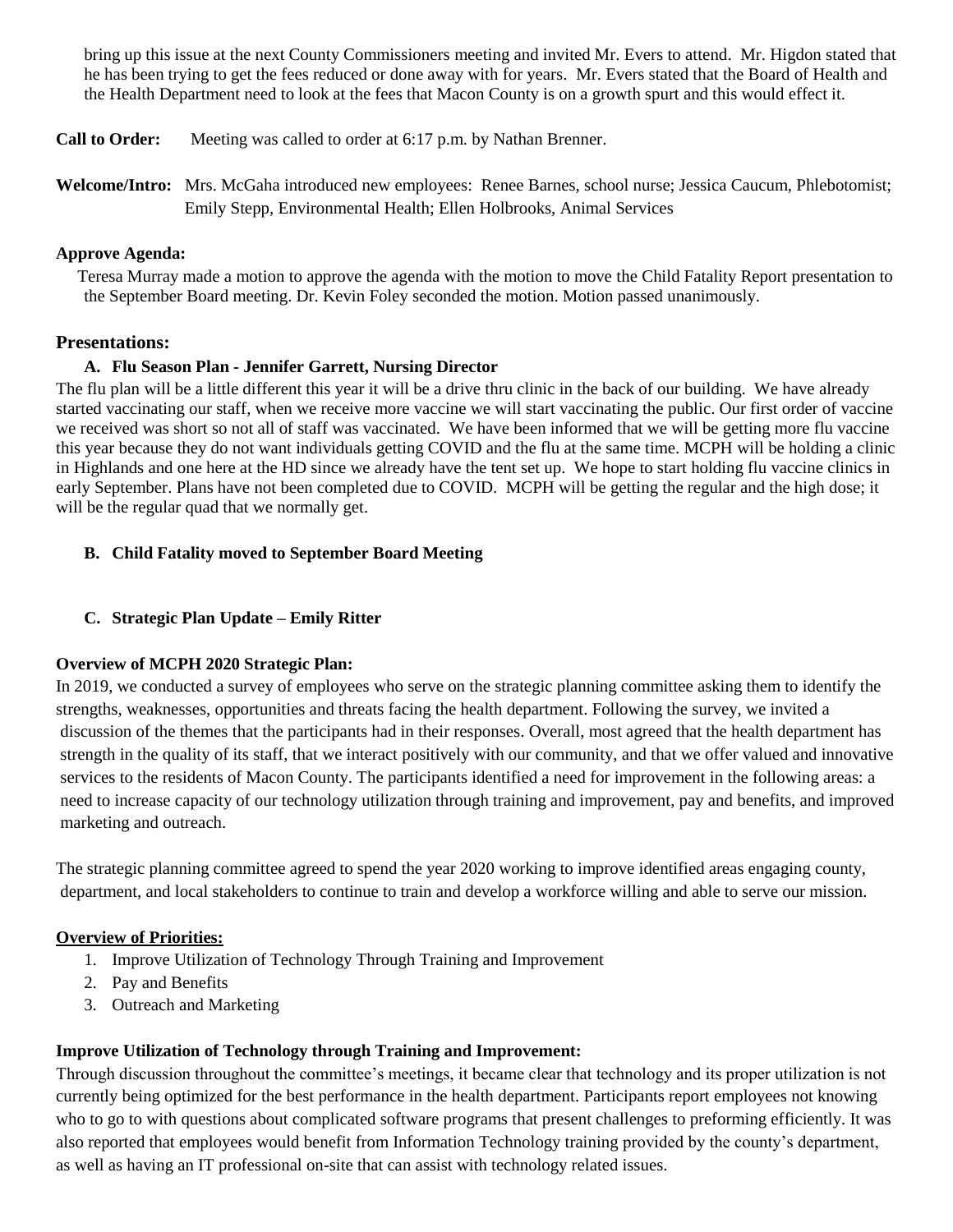- Scheduling a county **IT professional to attend training days** at the health department to provide a basic technology training, and to troubleshoot issues users may be having
- To **create and manage an internal list of software users and their proficiency levels** to identify internal application experts that may be able to troubleshoot issues and offer training to those who need improvement on respective software's
- Offer time for those who use particular software applications to **improve their knowledge through information sharing or training**
- For **human resources to manage technology training opportunities** and resources
- To **evaluate current training methods and other technologies** to insure we are using cost effective strategies without sacrificing quality
- **Budgeting for an IT professional** to be housed full-time within the health department
- **Supporting the IT department** in the county for their continued capacity building

#### **Pay and Benefits:**

The topic of pay and benefits dominated the conversations around the 2020 strategic planning goals. There is a wide concern amongst the committee members that employees are leaving the health department for better paying jobs elsewhere in the surrounding area. While the committee is limited in its ability to increase salaries and pay scales, the committee feels that this issue deserves the support of the health department as a whole to advocate for improved pay and benefits in order to keep valued and trained staff on board.

- For the county to continue its **pay plan review** comparing the jobs and duties of our staff with a similar county in the area to assess any pay discrepancies
- To generate **a report on staff turnover** including figures like frequency of departures, reasons why employees are leaving, the cost of bringing that employee on and training them appropriately, years of services before leaving, whether their departure was planned or unplanned, and whether their departure had a negative or positive impact on the department
- **Improve benefits for employees**, specifically programs like:
	- ▶ Employee Assistance Program
	- ▶ Pay/work-load balance
	- Educational benefits (i.e. educational/extended leave, tuition reimbursement, loan repayment opportunities)
- Develop a process for **bonuses and/or raises based on performance** or through skills building within the employee's job duties
- To continually **evaluate the duties of each position** to ensure that the duties do not spread employees too thin
- **Increase pay for experience**
- Evaluate and improve the **Employee Health Services and the LIFE Program**
- Propose that **county leadership develop their own county-wide strategic plan** to foster continued growth within the community

## **Outreach and Marketing:**

Outreach and marketing is how we engage most of our patients and customers to access our services. Throughout the strategic planning process, the committee agreed that the department is not doing enough to reach out to our community through free and paid media as well as participation in community events.

- Ensuring that employees have the **time to meet program expectations of outreach** to their program populations
- Establish a **budget for an independent health department website**
- Increasing the available **budget for advertising**
- To **develop a wide range of marketing strategies** that can reach clients from a variety of backgrounds

#### **Approval of the Strategic Plan**

 Ross Dodge made a motion to approve the Strategic Plan. Teresa Murray seconded the motion. The motion passed unanimously.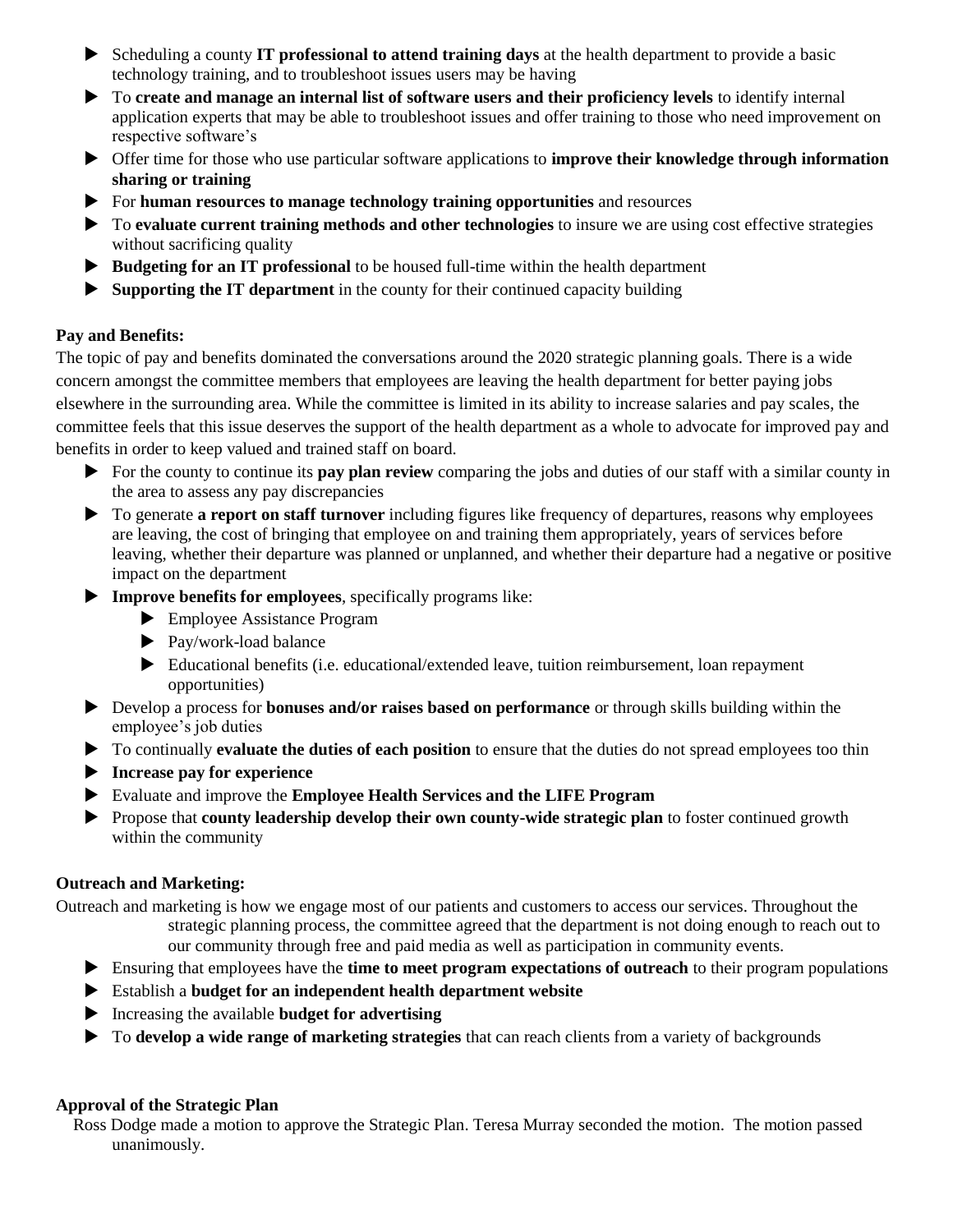# **D. CHIP/SOTCH – Emily Ritter**

## **WHAT IS THE CHIP?**

- Our Community Health Assessment (CHA) gives the health department the health priorities that the community is facing and the CHIP creates the action items for work around those health priorities
- CHA 2018 Health Priorities for Macon County
	- $\blacktriangleright$  Substance Use
	- ▶ Overweight and Obesity
	- Domestic Violence and Sexual Assault
	- Mental Health

## **WHAT CHANGED IN 2019?**

## **Substance Use and Mental Health**

- These two priorities were combined due to the overlapping nature of many of the resources available to our community. The two groups who meet regularly on these topics have agreed work on improving outcomes together.
- The most common positives of substance use and mental health care in Macon County were: public recognition of the problem; engaged community stakeholders; creative collaboration among agencies to address these issues.
- The most common negatives of substance use and mental health care in Macon County were: cost of services; lack of ability to recruit healthcare professionals to work in the area; lack of affordable housing for those in recovery; unsure of how to reach a younger demographic.
- What the Health Department has committed to help: MCPH will continue to facilitate the partnership engagement and management of these task forces and to continue to implement the school-based health center.

## **Overweight and Obesity**

- $\blacktriangleright$  The most common positives of overweight and obesity care in Macon County were: activity opportunities in the community (greenway, parks, nature); recognition in the community that this problem needs to be addressed; social opportunities to meet new people while living a healthy lifestyle.
- The most common negatives of overweight and obesity care in Macon County were: there is a barrier to entry to find healthy lifestyle resources and information; people looking for a "quick fix"; cultural association with food in the region; perception of healthy foods/resources being expensive, difficult, or unavailable.
- What the Health Department has committed to help: Continuing to offer low-cost nutrition services, helping to coordinate a healthy community kick-off event, continue to be a resource for the public.

## **Overweight and Obesity**

- The most common positives of domestic violence and sexual assault care in Macon County were: prevention efforts in the schools through REACH; agencies having protocol on how to handle domestic violence situations; national awareness of the issue.
- The most common negatives of domestic violence and sexual assault care in Macon County were: domestic violence being perceived as "no big deal"; no forensic nurse in Macon County or surrounding area; other determinants of health including housing, substance use, and employment.
- What the Health Department has committed to help: Continuing to develop the domestic violence manual that includes instructions protocols, and state statutes with agencies to use in domestic violence situations and increasing the use of these manuals throughout the county.

## **WHAT IS THE SOTCH?**

In between the CHA, MCPH must produce a SOTCH which updates the state on changes that may have effected the health of a population, either regarding changes that effect CHA priorities or just the general health of the county.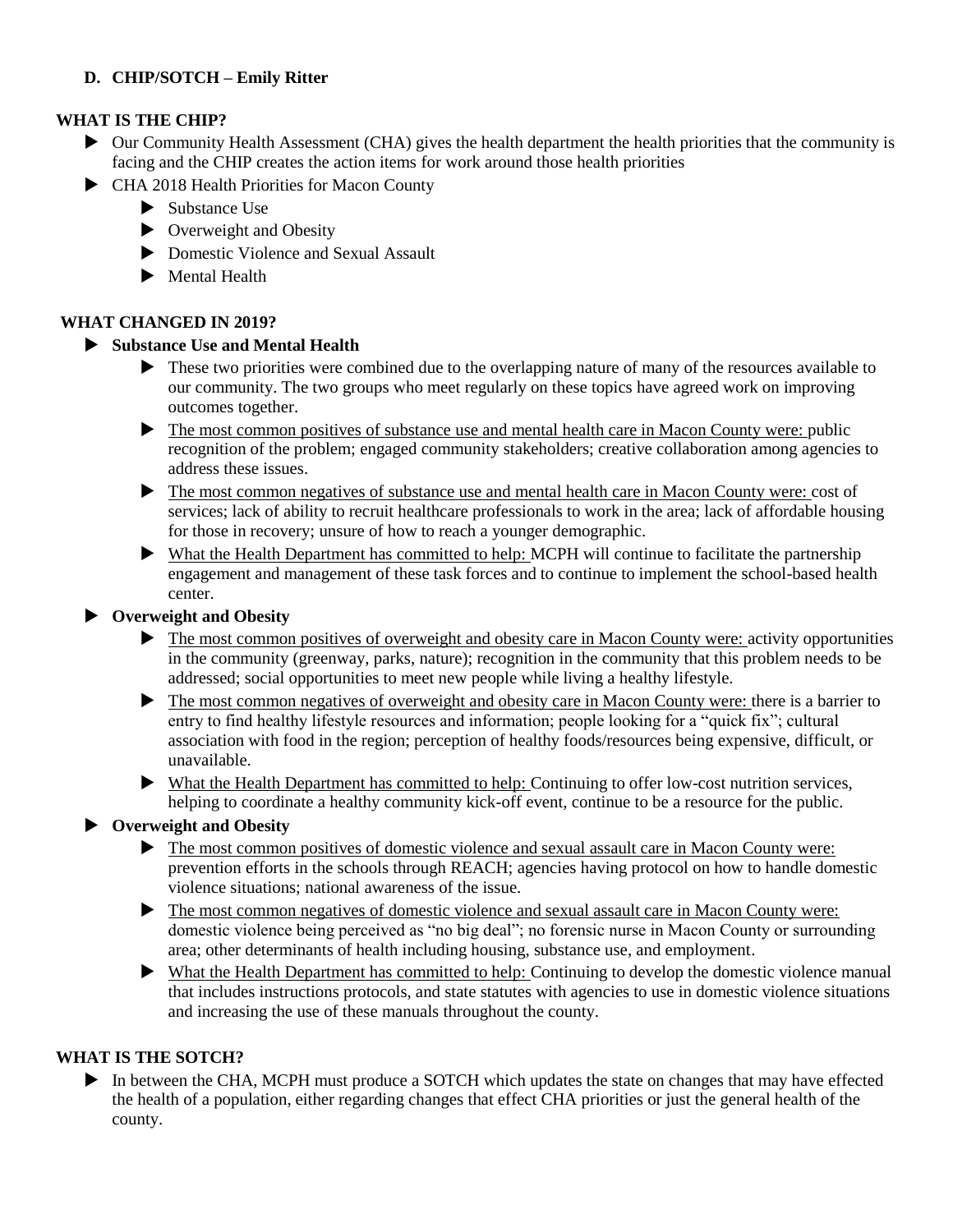### **New and Emerging Issues:**

- Since the transition to close labor and delivery services at Angel Medical Center and the purchase of Mission Hospital by HCA, there are fewer OBGYNs and specialty providers in the county that are able to provide for our citizens. In addition to OBGYNs, the following types of physicians are limited within Macon County: Pediatricians, Primary Care, Ophthalmologists, etc.
- $\blacktriangleright$  There have been reported increases of teen tobacco use, specifically the use of e-cigarettes and vaping products.
- Macon County has been identified as having a poor record for veterans with mental health issues.
- There is no forensic nurse in Macon County, so all Domestic Violence/Sexual Assault victims must travel to Asheville to be seen by a forensic nurse.
- Affordable housing is limited throughout the county.
- $\blacktriangleright$  There was a Meningitis outbreak in 2018 throughout the community.
- $\triangleright$  Continued need for broadband access.
- A need for resources for those who are experiencing homeless.

### **New Initiatives or Changes:**

- Entegra Bank was sold.
- $\blacktriangleright$  The transition from Mission Hospital to HCA took place.
- Challenges in the political climate in Raleigh stalled the North Carolina budget and delayed Medicaid Transformation.
- The Balsam Center announced the closure of their Mental Health Urgent Care facility.
- Macon County WIC now has the capacity to do mobile enrollment.
- The formation of the Dogwood Health Trust offers funding opportunities throughout the region.
- $\blacktriangleright$  Macon County Transit now has the capacity to take mobile payments from its customers.
- A new, large grocery store opened in the southern region of Franklin.
- Needle-drop boxes were placed throughout the community.
- Jail programs were expanded or started; including: a substance use peer counseling program, a Hepatitis A vaccine clinic, and healthcare for inmates.
- $\blacktriangleright$  Tele-Psych is now made available at the Health Department.
- The Post Overdose Response Team (PORT) expanded their program to include staff able to directly respond to events.
- ▶ Robert C. Carpenter Community Building was renovated.
- South Macon Elementary School was renovated.
- The Health Department clinic was renovated with the assistance of high schools in the area.
- A school-based health center was started at South Macon Elementary School.
- A new Substance use clinic was opened.
- MANNA foodbank pop-up markets took place throughout the community.

CHIP & SOTCH were completed before February of this year.

#### **Approve Minutes from Previous Meetings:**

 Teresa Murray made a motion to accept the minutes. Ellen Shope seconded the motion. The motion passed unanimously.

### **Old Business:**

## **A. COVID-19 Update – Jennifer Garrett, Nursing Director**

As of today MCPH has tested 4861 individuals at the HD, 243 test results pending, 530 total cases, 29 active, 497 recovered and 4 deaths. We have had an active few days and have been testing yesterday and today. Yesterday MCPH tested 155 and another 34 today. Call center took 260 calls yesterday alone. A lot of this is from school going back into session. We will be testing again tomorrow and Friday.